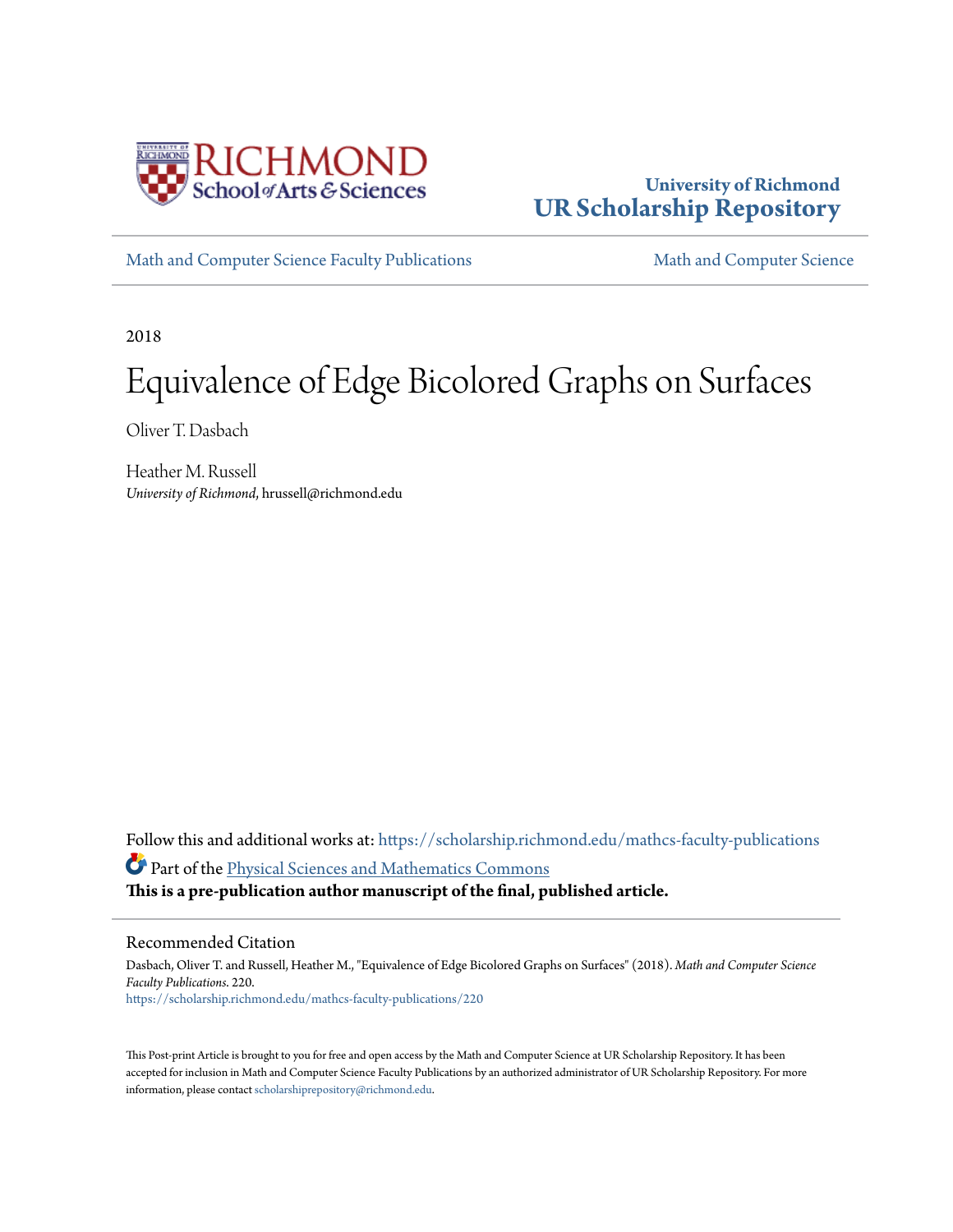# EQUIVALENCE OF EDGE BICOLORED GRAPHS ON SURFACES

OLIVER T. DASBACH AND HEATHER M. RUSSELL

Abstract. Consider the collection of edge bicolorings of a graph that is cellularly embedded on an orientable surface. In this work, we count the number of equivalence classes of such colorings under two relations: reversing colors around a face and reversing colors around a vertex. In the case of the plane, this is well studied, but for other surfaces, the computation is more subtle. While this question can be stated purely graph theoretically, it has interesting applications in knot theory.

#### 1. INTRODUCTION

Consider the following game for a connected, finite graph cellularly embedded (i.e. every face is a disk) on a compact orientable surface. Given a coloring of the edges by two colors, a finite number of two kinds of moves are allowed: (1) Reverse the colors of all the edges connected to some vertex, and (2) Reverse the colors of all the edges bounding some face. The goal is to find the number of equivalence classes of colorings under these moves.

This problem arises in the context of knot theory. Given a checkerboard coloring of a link diagram lying on the sphere or more generally on a compact orientable surface, a checkerboard graph of the diagram has a natural edge coloring coming from crossing data. Our moves on this graph correspond exactly to region crossing changes which reverse all crossings bordering some (black or white) region of the diagram.

Recent work of Ayaka Shimizu [\[Shi14\]](#page-14-0) shows that every knot diagram on a sphere can be transformed to one of the unknot by a sequence of region crossing changes. This is proven directly on the level of knot diagrams. Cheng Zhiyun and Gao Hongzhu [\[CG12\]](#page-13-0) investigate region crossing changes for links of two components using graph theory and linear algebra. Cheng Zhiyun [\[Che13\]](#page-13-1) extends this work to links of  $n$  components giving necessary and sufficient linking number conditions for a link to lie in the same equivalence class as the unlink.

Every graph cellularly embedded on the sphere is the checkerboard graph of a knot or link, so the results of Shimizu and Cheng-Gao answer our question in the genus zero case. However, we will show that it also follows from previously known results. The number of equivalence classes is given by the absolute value  $|T(-1, -1)|$  of the Tutte polynomial  $T(x, y)$  at  $(x, y) = (-1, -1)$  [\[RR78\]](#page-14-1). When a graph arises as a checkerboard graph of a diagram of a link L, the absolute value  $|T(-1, -1)|$  equals the absolute value of the Jones polynomial of L at 1. The number of equivalence classes is given by  $2^{c-1}$  where c is the

Date: July 10, 2018.

The first author was supported in part by NSF grant DMS-1317942.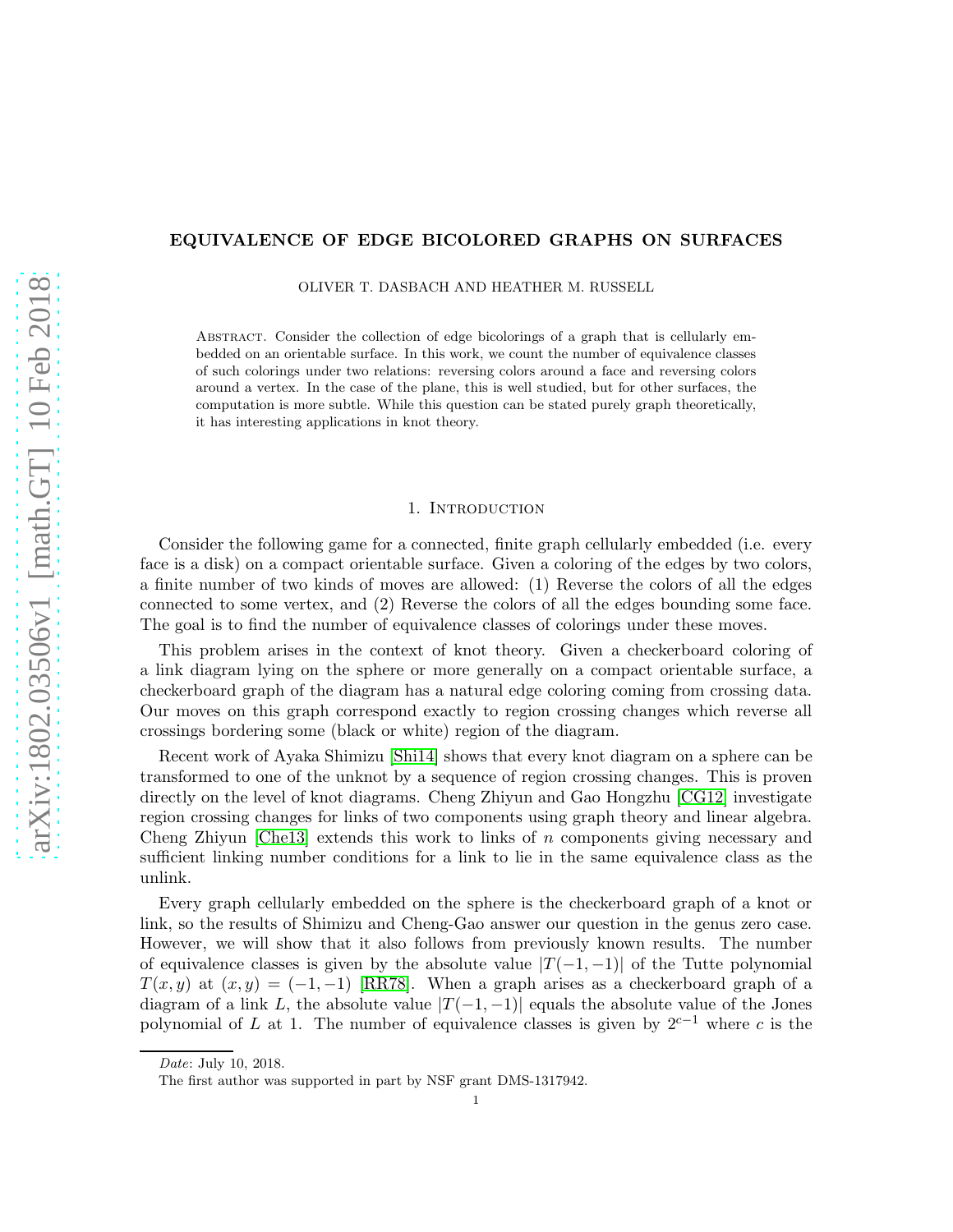

<span id="page-2-1"></span>FIGURE 1. Graph with four vertices and nine edges on a torus

number of components of L. Moreover, representatives for the equivalence classes can be read off from L.

For graphs on orientable surfaces of higher genus, one might hope that the equivalence classes are counted by the generalization of the Tutte polynomial to graphs on surfaces: the Bollobás-Riordan-Tutte (BRT) polynomial [\[BR01,](#page-13-2) [DFK](#page-13-3)+08]. We will show the BRT polynomial does indeed count the components of a link on a surface. However, it turns out that the problem of counting equivalence classes does not just depend on the genus of the surface and an evaluation of the BRT polynomial of the graph. Instead, the number of equivalence classes can be computed by finding the kernel of a certain map on homology.

We start with a motivating example of a graph embedded on a torus in Section [2.](#page-2-0) Section [3](#page-4-0) looks at the connection between graphs and links defining a subspace of the intersection of the cycle space of the graph and its dual whose dimension is measured by the Bollobás-Riordan-Tutte polynomial. In Section [4](#page-7-0) we discuss the game for plane graphs, and Section [5](#page-9-0) covers the case for graphs on orientable compact surfaces of arbitrary genus.

We have given an intuitive description of the two moves of the game in this introduction. The precise description of the moves, given in the statement of Theorem [4.1,](#page-7-1) is slightly more complicated in order to allow for possible loops and bridges in  $G$ . Note that Zaslavsky [\[Zas12\]](#page-14-2) investigates a related problem for signed graphs called switching equivalence in which only one of our two moves is allowed.

<span id="page-2-0"></span>1.1. Acknowledgement: We are grateful to Adam Lowrance, Allison Henrich, Neal Stoltzfus, and Sergei Chmutov for numerous discussions and suggestions, and to Dan Silver for introducing us to the bicycle space.

## 2. Example

We discuss the mathematics of the game in an example. Figure [1](#page-2-1) shows a graph  $G =$  $(V, E)$  with four vertices and eight edges embedded on a plane model of a torus. The torus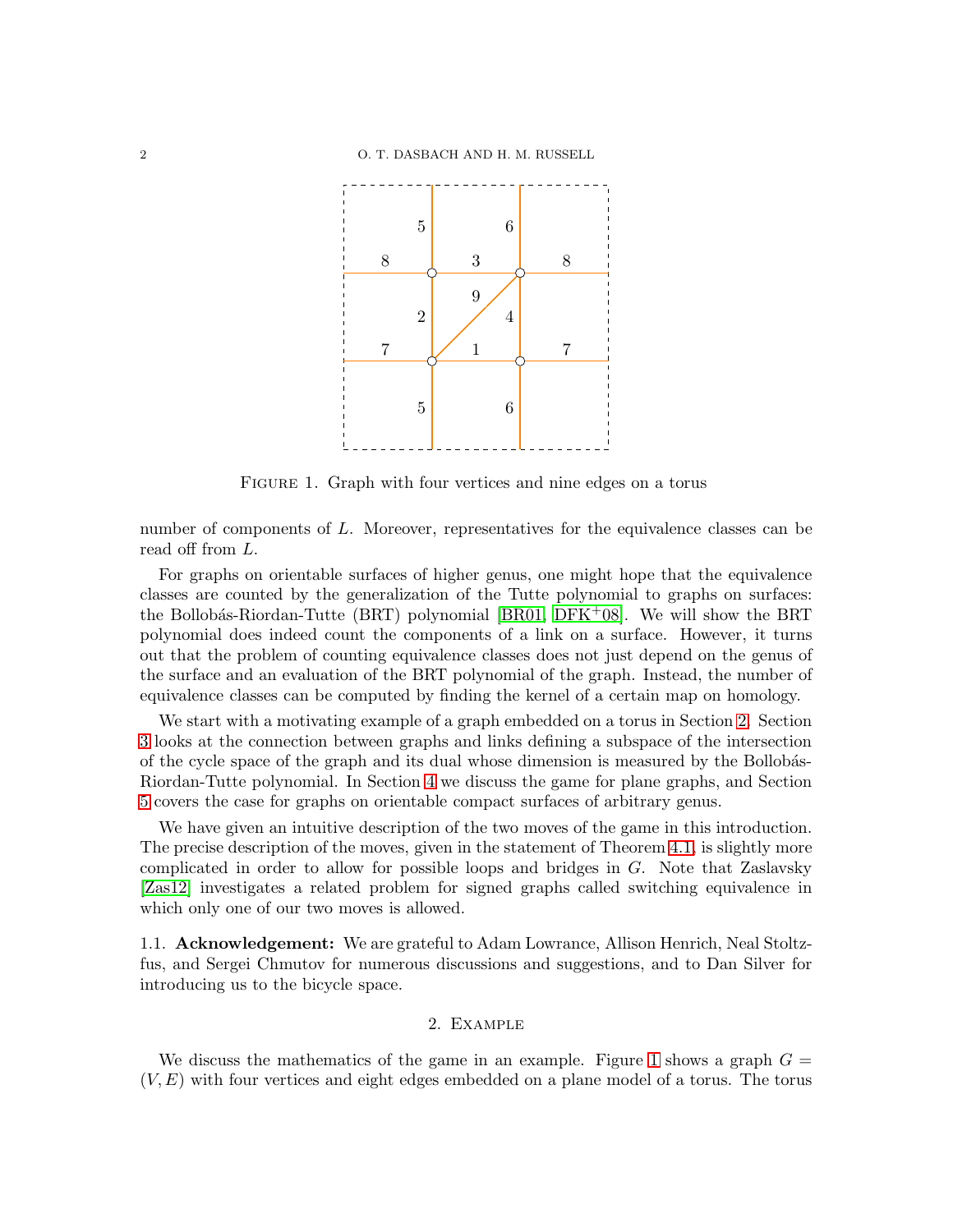is obtained by identifying the top with the bottom dotted edge of the square and the left with the right dotted edge.

We translate the game into a problem of determining the dimension of a vector space over  $GF(2) = \mathbb{Z}/2\mathbb{Z}$ , the field with two elements 0 and 1. We fix an ordering of the edges of G (and hence  $G^*$ ) and use it implicitly. Assigning, say, 0 to the color blue and 1 to the color red, we see that bicolorings of G are in bijection with vectors in  $GF(2)^{|E|}$ . Given some coloring vector  $w \in \mathrm{GF}(2)^{|E|}$ , switching colors around a vertex of G corresponds to adding a row of the incidence matrix of  $G$  to  $w$ . The row vectors of the incidence matrix form a subspace U of  $GF(2)^{|E|}$  of dimension  $|V| - 1$  (see e.g. [\[GR01\]](#page-13-4), Lemma 14.15.1). This subspace  $U$  is called the cocycle space (or cut space) of  $G$ .

For our example graph G in Figure [1,](#page-2-1) the incidence matrix  $\mathcal I$  over  $GF(2)$  is

$$
\mathcal{I} = \left( \begin{array}{cccccc} 1 & 1 & 0 & 0 & 1 & 0 & 1 & 0 & 1 \\ 1 & 0 & 0 & 1 & 0 & 1 & 1 & 0 & 0 \\ 0 & 0 & 1 & 1 & 0 & 1 & 0 & 1 & 1 \\ 0 & 1 & 1 & 0 & 1 & 0 & 0 & 1 & 0 \end{array} \right).
$$

Since the graph has  $|V| = 4$  vertices the rank over  $GF(2)$  is  $|V| - 1 = 3$ . Any row is linearly dependent on the other rows, so the cocycle space U is the subspace of  $GF(2)^9$  generated by the first three rows of  $\mathcal{I}$ .

The graph has five regions in its embedding, thus the dual graph  $G^* = (V^*, E^*)$  has five vertices. The incidence matrix of the dual graph in this case is

$$
\mathcal{I}^* = \left( \begin{array}{cccccc} 1 & 0 & 0 & 1 & 0 & 0 & 0 & 0 & 1 \\ 0 & 1 & 1 & 0 & 0 & 0 & 0 & 0 & 1 \\ 1 & 0 & 1 & 0 & 1 & 1 & 0 & 0 & 0 \\ 0 & 1 & 0 & 1 & 0 & 0 & 1 & 1 & 0 \\ 0 & 0 & 0 & 0 & 1 & 1 & 1 & 1 & 0 \end{array} \right).
$$

The edges in E and  $E^*$  are in 1-1 correspondence, and thus  $|E| = |E^*|$ . Here, and throughout our discussion, we pick the same ordering on E and  $E^*$  and use this when considering rows of both  $\mathcal I$  and  $\mathcal I^*$  as vectors in  $GF(2)^{|E|}$ .

Adding rows of  $\mathcal{I}^*$  to a coloring vector corresponds to switching colors around faces of the graph. Since the dual graph has five vertices, its cocycle space  $U^*$  is 4-dimensional. Any vertex and face in  $G$  are incident to either two or zero common edges. This means  $U^*$ is orthogonal to U, and thus  $U^* \subseteq U^{\perp}$ . The subspace  $U^{\perp} \subseteq GF(2)^{|E|}$  is called the cycle space (or flow space) of  $G$ . The dimensions of the cycle and cocycle spaces are related (e.g. [\[GR01\]](#page-13-4)) by the formula

$$
\dim U + \dim U^{\perp} = |E|.
$$

The intersection  $U \cap U^{\perp}$  is called the bicycle space of G. Its dimension b is given by the Tutte polynomial at  $(-1, -1)$  [\[RR78\]](#page-14-1):

$$
|T_G(-1,-1)| = 2^b.
$$

(We give a formula for the Tutte polynomial via a specialization of the Bollobás-Riordan-Tutte polynomial in the next section.)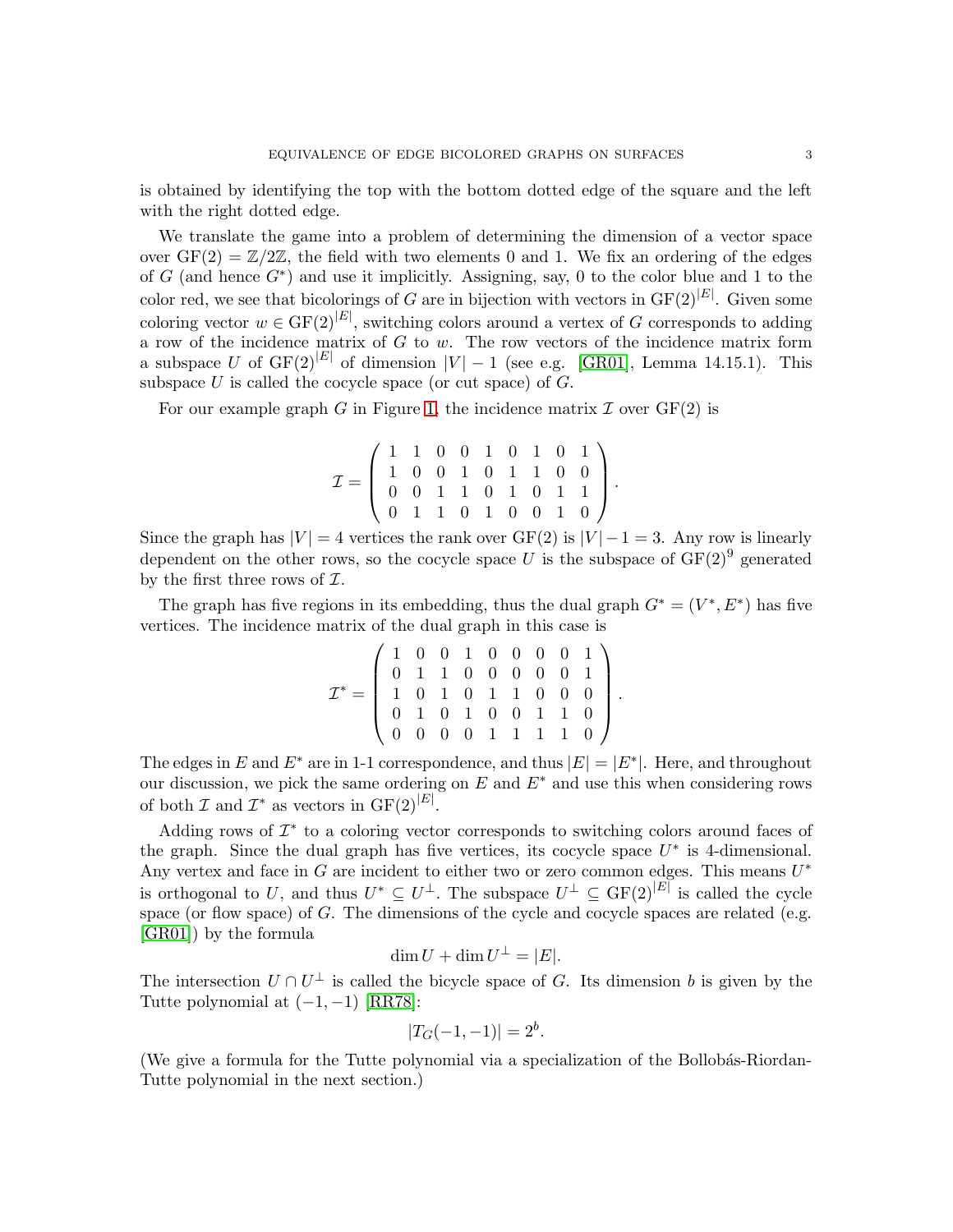For our problem, we are interested in the dimension of  $GF(2)^9/(U+U^*)$ . Since

 $\dim(U + U^*) = \dim U + \dim U^* - \dim U \cap U^*$ 

we need to determine the dimension of  $U \cap U^*$ . We know that  $U^* \subseteq U^{\perp}$ , and thus the space  $U \cap U^*$  is a subspace of the bicycle space. For our example in Figure [1,](#page-2-1) the dimension of  $U + U^*$  turns out to be 6, and hence the dimension of  $U \cap U^*$  is 1. Since the codimension of  $U + U^*$  in  $GF(2)^9$  is 3 there are  $2^3$  different equivalence classes for our game.

The construction can be interpreted within the setting of the balanced overlaid Tait (BOT) graph (e.g. [\[CDR14,](#page-13-5) [MNR17\]](#page-13-6)): For the graph G and its dual graph  $G^*$  chose a vertex  $v_0$  in G and an adjacent vertex  $v_0^*$  in  $G^*$ . Let  $\mathcal I$  and  $\mathcal I^*$  be the incidence matrices of graph G and its dual over  $GF(2)$ . In the matrices we remove a row corresponding to  $v_0$  in G and to  $v_0^*$  in  $G^*$ . We form a new matrix A by combining the rows of  $\mathcal I$  and  $\mathcal I^*$  excluding the two removed rows. This matrix can be interpreted in a different way.

If we lay  $G$  and  $G^*$  on top of each other by inserting a new vertex for every intersection of an edge in G with the corresponding edge in  $G^*$ , this forms the BOT graph. We remove  $v_0$ and  $v_0^*$  and all of its adjacent edges. By construction we obtain a tripartite graph. Figure [2](#page-4-1) gives an example. The matrix A describes the adjacencies of vertices in the BOT graph among the bipartition of the vertices.



<span id="page-4-1"></span>FIGURE 2. Graph  $G$ , its dual graph, and the overlay graph with two vertices and their adjacent edges removed.

#### <span id="page-4-0"></span>3. The components of the medial graph of a graph on a surface

Consider a link projection on an orientable surface such that all faces of the projection are disks and one can color the faces of the projection with black and white in a checkerboard fashion. Two dual checkerboard graphs  $G_b$  and  $G_w$  that are embedded on the surface are constructed as follows: The vertices of  $G_b$  (resp.  $G_w$ ) correspond to the faces colored in black (resp. white), and two vertices are connected by an edge if and only if the corresponding faces are adjacent to a common crossing of the link projection:

<span id="page-4-2"></span>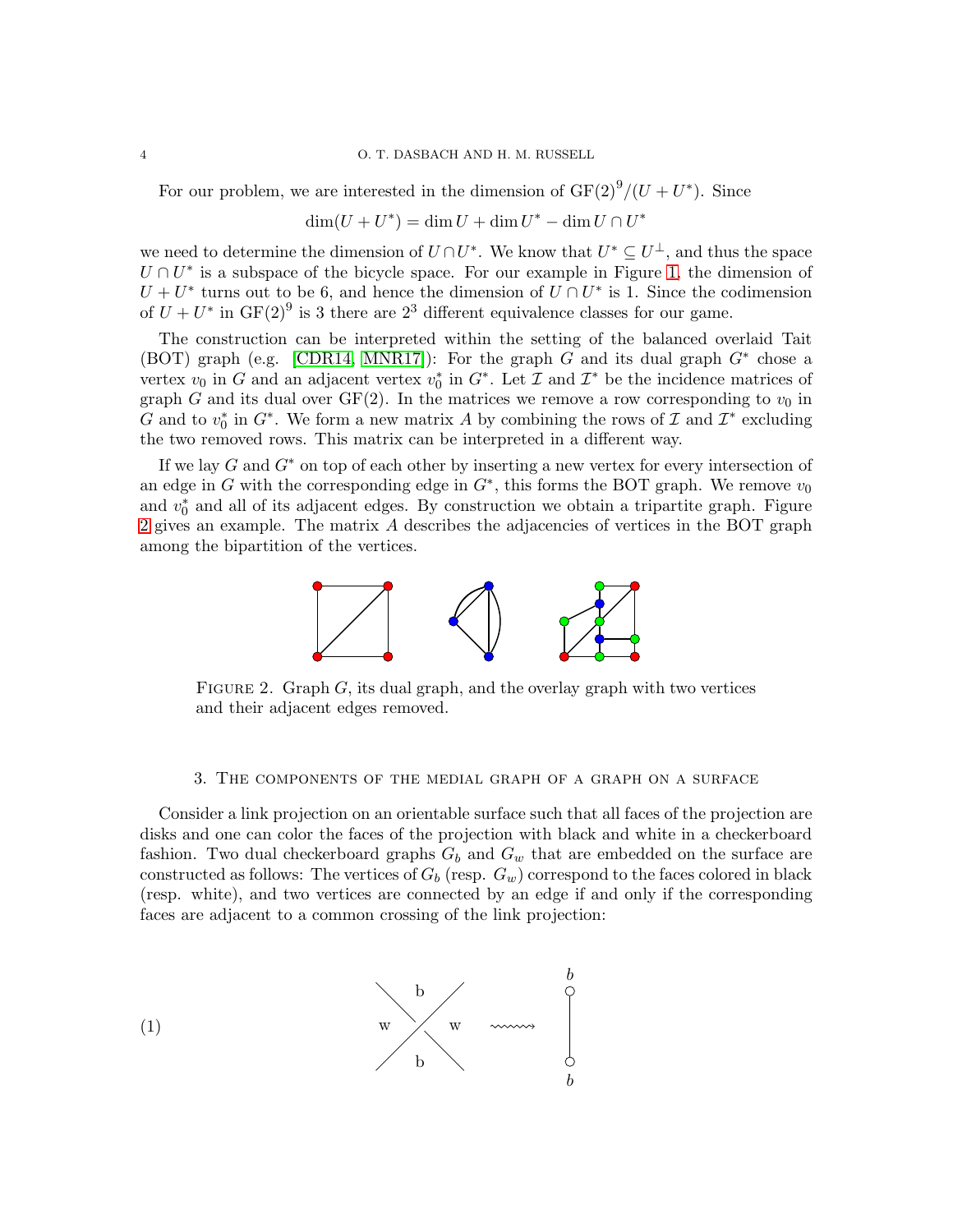Neither  $G_b$  nor  $G_w$  can be used to recover the original link diagram since crossing changes do not change the two checkerboard graphs. However, for any graph G with a cellular embedding on a surface one can construct a unique alternating link diagram  $D<sub>L</sub>$  such that G is one of the checkerboard graphs by reversing the arrow in  $(1)$ . The link L is called a *medial link* of G, and its underlying 4-valent graph is called the *medial graph* of G. Since the medial graph comes from flattening a link diagram, it can be viewed as a collection of closed curves on the surface. In this sense, the number of components of the medial graph is well-defined. Figure [3](#page-5-0) gives an example where the number of components is 3.



<span id="page-5-0"></span>FIGURE 3. A graph G and the alternating diagram  $D<sub>L</sub>$  of a link with three components

3.1. The Bollobás-Riordan-Tutte polynomial. Recall that, for a graph which is cellularly embedded on the sphere, the Tutte polynomial counts the number of components of the medial graph, and this data provides an easy way to count equivalence classes in our game for graphs on spheres.

Our goal in this subsection is to show the Bollob´as-Riordan-Tutte (BRT) polynomial [\[BR01\]](#page-13-2) for graphs with a cellular embedding on an orientable surface counts the number of components in the medial graph. We will later show that the number of equivalence classes in our game on arbitrary surfaces unfortunately does not have a simple dependency on this count.

We begin with a definition of the BRT polynomial. Let  $v(G), e(G), f(G)$ , and  $k(G)$  be the number of vertices, edges, faces and connected components of a graph embedded on a surface. The nullity  $n(G)$  is  $n(G) = e(G) - v(G) + k(G)$ , and the genus  $g(G)$  is

$$
g(G) = \frac{2k(G) - v(G) + e(G) - f(G)}{2}.
$$

The BRT polynomial  $BRT_G(x, y, z)$  is defined as:

$$
BRT_G(x, y, z) = \sum_{H \subseteq G} x^{k(H) - k(G)} y^{n(H)} z^{g(H)}.
$$

Here the sum is over all spanning subgraphs of  $G$ . We slightly departed from the original definition by changing the variable from  $x$  to  $x + 1$ . The relation to the Tutte polynomial is given [\[BR01\]](#page-13-2) by

$$
BRT_G(x - 1, y - 1, 1) = T_G(x, y).
$$

Chmutov and Pak [\[CP07\]](#page-13-7) showed that the Kauffman bracket of an alternating virtual link can be interpreted as an evaluation of the BRT polynomial. In  $[DFK^+08]$  $[DFK^+08]$  it is shown that the Jones polynomial of an arbitrary link can be seen as an evaluation of the BRT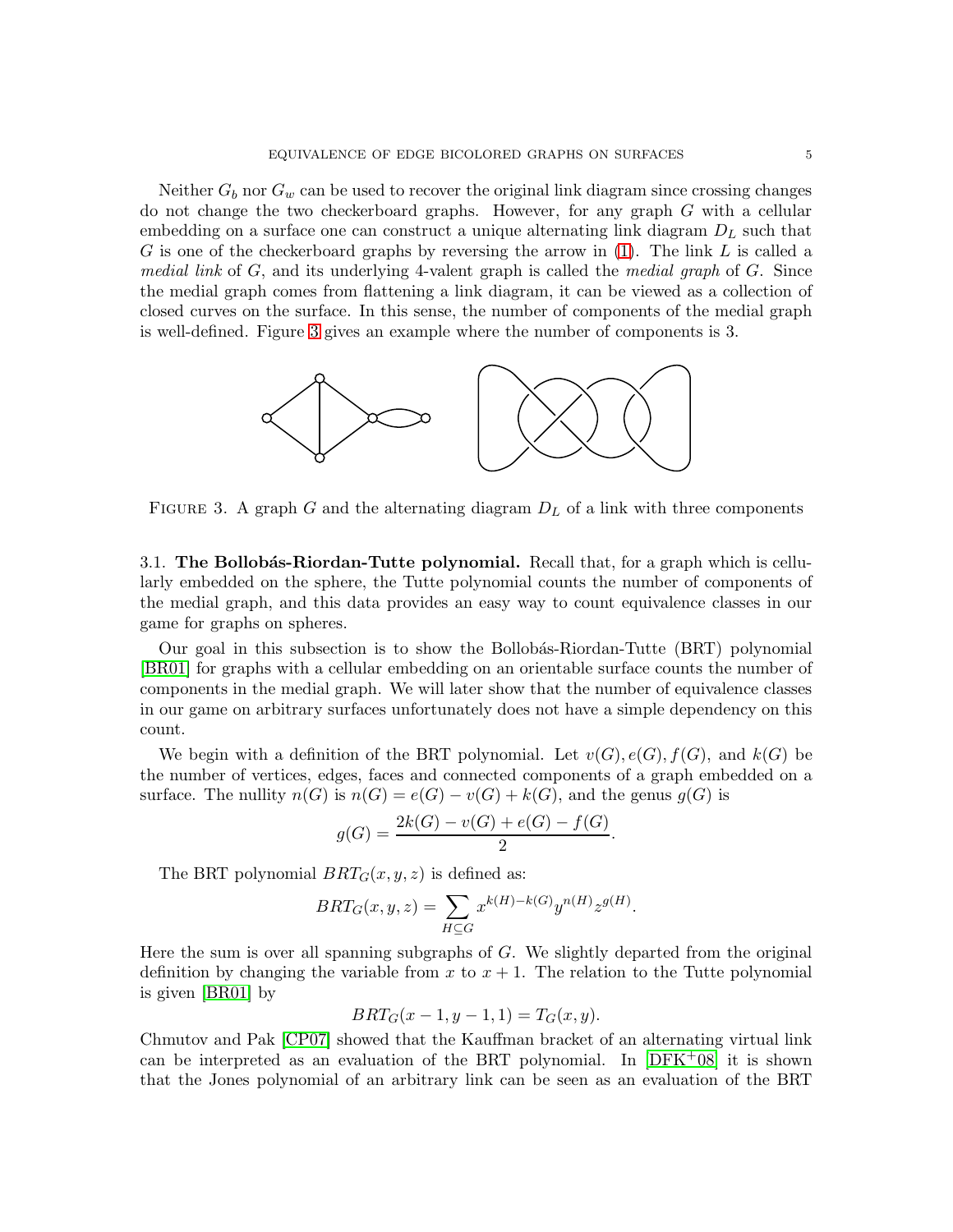polynomial of a graph embedded on a surface that can be constructed from a plane diagram of the link. We will use those relations between link diagrams and the BRT polynomial below.

For plane graphs it is known that the Tutte polynomial determines the number of components of the medial graph (e.g. [\[GR01\]](#page-13-4)). For a graph on an arbitrary orientable surface we need the extension to the BRT polynomial:

<span id="page-6-1"></span>**Theorem 3.1.** *Consider*  $BRT_G(x, y, z)$  *for a graph embedded on an orientable surface*  $\Sigma$ *. Construct the link diagram*  $D_L$  *on the surface*  $\Sigma$  *with checkerboard graph* G *by reversing the arrow in [\(1\)](#page-4-2). Then the number of components* c *of* D<sup>L</sup> *is counted by the BRT polynomial as:*

$$
|BRT_G(-2, -2, 1/4)| = 2^{c-1}.
$$

*Proof.* As in  $[CP07, DFK+08, DFK+10]$  $[CP07, DFK+08, DFK+10]$  $[CP07, DFK+08, DFK+10]$  we consider the specialization of the BRT polynomial given by  $(x, y, z) = (-A^4 - 1, -1 - A^{-4}, 1/(-A^2 - A^{-2})^2)$ . Recall the slight change of variables from x to  $x + 1$  from the original definition of the BRT polynomial. This defines a Laurent polynomial  $\langle D_L \rangle$  in A and  $A^{-1}$  by

$$
A^{-e(G)} \langle D_L \rangle = A^{2-2v(G)} BRT_G(-A^4 - 1, -1 - A^{-4}, 1/(-A^2 - A^{-2})^2).
$$

Thus,

$$
\langle D_L\rangle=\sum_{H\subseteq G}A^{e(G)-2e(H)}(-A^2-A^{-2})^{f(H)-1}.
$$

Locally with respect to the link diagram  $D_L$  the Laurent polynomial  $\langle D_L \rangle$  has the following property [\[CP07\]](#page-13-7):

(2) 
$$
\langle \rangle
$$
 =  $A \langle \rangle$   $\langle \rangle + A^{-1} \langle \rangle$ ,

and

<span id="page-6-0"></span>
$$
\bigg\langle\bigcirc\bigg\rangle=1.
$$

We are interested in its value at  $A = 1$ .

We will show that if L has c components, then  $\langle D_L \rangle_{A=1} = (-1)^{\nu} (-2)^{c-1}$ , where  $\nu$  is the number of crossings in the diagram  $D<sub>L</sub>$ . In particular this holds for a diagram of the unknot without crossings. By induction on the number of crossings, if the two strands in the link diagram on the left-hand side of Equation [\(2\)](#page-6-0) are on two different components of the link, then the two links on the right-hand side have one component less, and we verify:

$$
(-1)^{\nu}(-2)^{c-1} = (-1)^{\nu-1} ((-2)^{c-2} + (-2)^{c-2}).
$$

If the two strands on the left-hand side of Equation [\(2\)](#page-6-0) are on the same component of the link then one of the links on the right-handside has one component more, while the other one has the same number of components. This verifies:

$$
(-1)^{\nu}(-2)^{c-1} = (-1)^{\nu-1} ((-2)^{c-1} + (-2)^c).
$$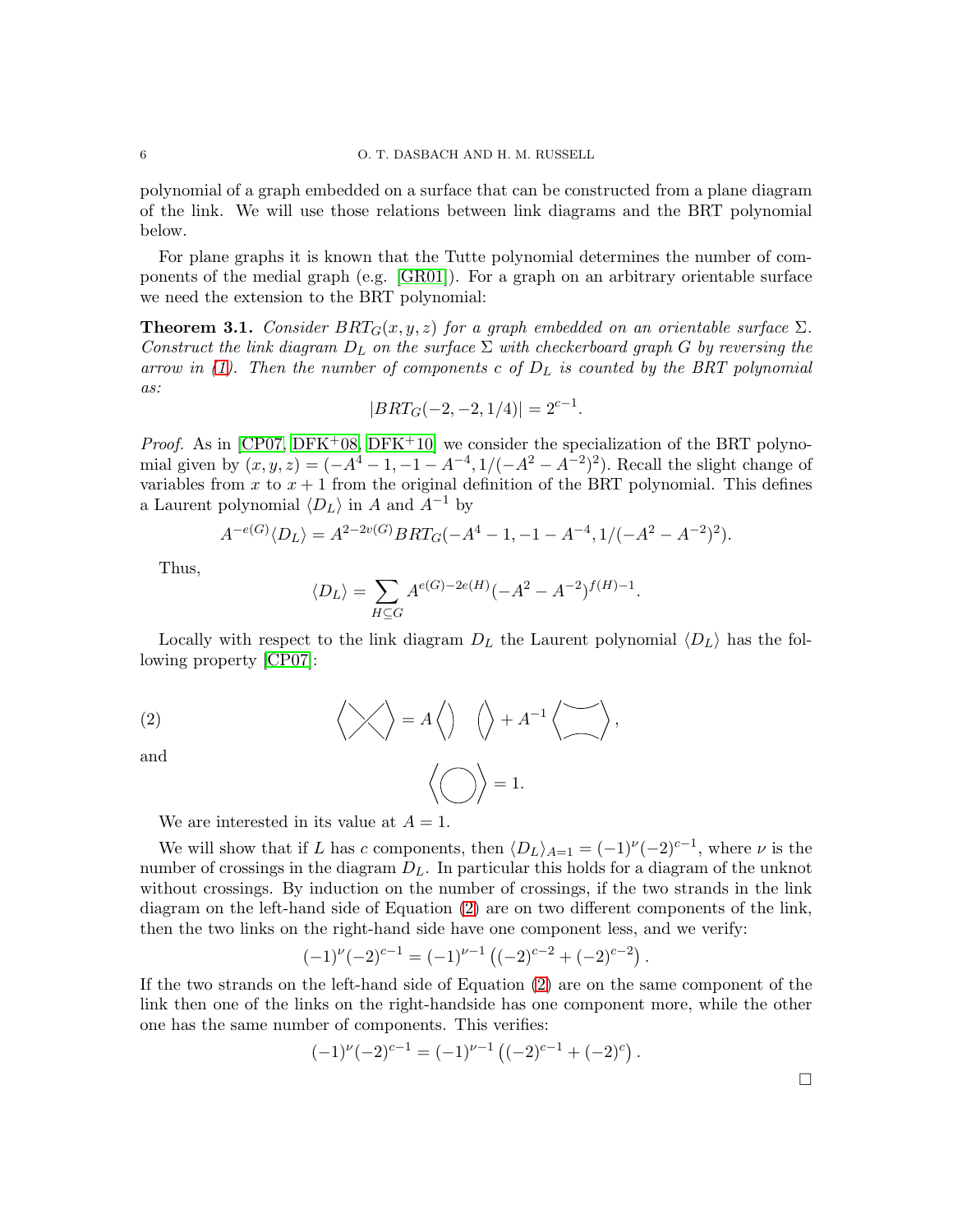3.2. **Example.** The graph on the torus in Figure [1](#page-2-1) has BRT polynomial  $[vA06]$ :

$$
BRT_G(x, y, z) = x^3 + 4x^2y + 9x^2 + 6xy^2 + 36xy + 32x + 2y^4 + 16y^3 + 60y^2 + 112y + 48
$$
  
+  $(2xy^3 + 8xy^2 + y^6 + 9y^5 + 34y^4 + 68y^3 + 64y^2) z$ 

We have  $BRT_G(-2, -2, 1/4) = -4$ . Therefore, by Theorem [3.1](#page-6-1) the medial graph has 3 components.

<span id="page-7-2"></span>3.3. Components of the medial graph as cycles. Each cycle in  $G$  (or  $G^*$ ) corresponds to a unique vector in  $GF(2)^{|E|}$ . Given such a cycle, the associated vector has a 1 in the position of each edge occurring an odd number of times in the cycle and zeroes elsewhere. Similarly, each subset of E (or  $E^*$ ) will be identified with the vector in  $GF(2)^{|E|}$  having a 1 in the position of an edge if and only if it is present in the subset. Using these two constructions, we conflate the notions of cycles in G and  $G^*$  and subsets of E and  $E^*$  with their corresponding vectors in  $GF(2)^{|E|}$ .

Let  $k_1, \ldots, k_c$  be the components of the medial graph for G. Since the medial graph of a graph  $G$  equals the medial graph of its dual  $G^*$ , the edges intersected when tracing along a component  $k_i$  of the medial graph form a cycle  $v_i$  in both G and  $G^*$ . Note that an edge could be intersected by a component twice, and in that case, the edge would appear twice in the cycle (and thus would have a 0 in that edge's entry of  $v_i \in \mathrm{GF}(2)^{|E|}$ ). Then for  $i = 1, \ldots, c$ , we conclude  $v_i \in U^{\perp} \cap (U^*)^{\perp}$ , where  $U^{\perp}$  is the cycle space of G and  $(U^*)^{\perp}$  is the cycle space of  $G^*$ .

The following is a straightforward generalization from results for plane graphs (see Section 17.3. of  $|GR01|$  :

<span id="page-7-3"></span>**Lemma 3.2.** Let  $G = (V, E)$  be a connected graph embedded on an oriented surface. Let  $k_1, \ldots, k_c$  be the components of the medial graph, with vectors  $v_1, \ldots, v_c$  as above. Then

- $(i)$  Each edge of G occurs in an even number of the vectors  $v_i$ , and no proper subset of *the set*  $\{v_1, \ldots, v_c\}$  *covers every edge in* G an even number of times.
- *(ii) Each vector is the sum of all of the other vectors.*
- <span id="page-7-0"></span>*(iii)* The subspace  $\mathcal{P}$  of  $GF(2)^{|E|}$  generated by  $\{v_1, \ldots, v_c\}$  has dimension  $c - 1$ .

# 4. Plane graphs

The linear algebra discussed in the previous sections is particularly nice for graphs embedded on spheres (i.e. plane graphs). Since every cycle in such a graph bounds a disk, it follows that  $U^* = U^{\perp}$ , and thus  $U \cap U^* = U \cap U^{\perp}$ . In other words, for graphs on spheres  $U \cap U^*$  is the bicycle space.

The following theorem gives an easy way to count the number of equivalence classes in our game for graphs on spheres. The two moves on bicolorings described here are more complicated than the ones given in the introduction. This is due to the fact that we allow our graphs to have loops and bridges.

<span id="page-7-1"></span>**Theorem 4.1.** Let  $G = (V, E)$  be a finite, connected plane graph. The following two *moves define an equivalence relation on the set of edge bicolorings of* G*. Two colorings*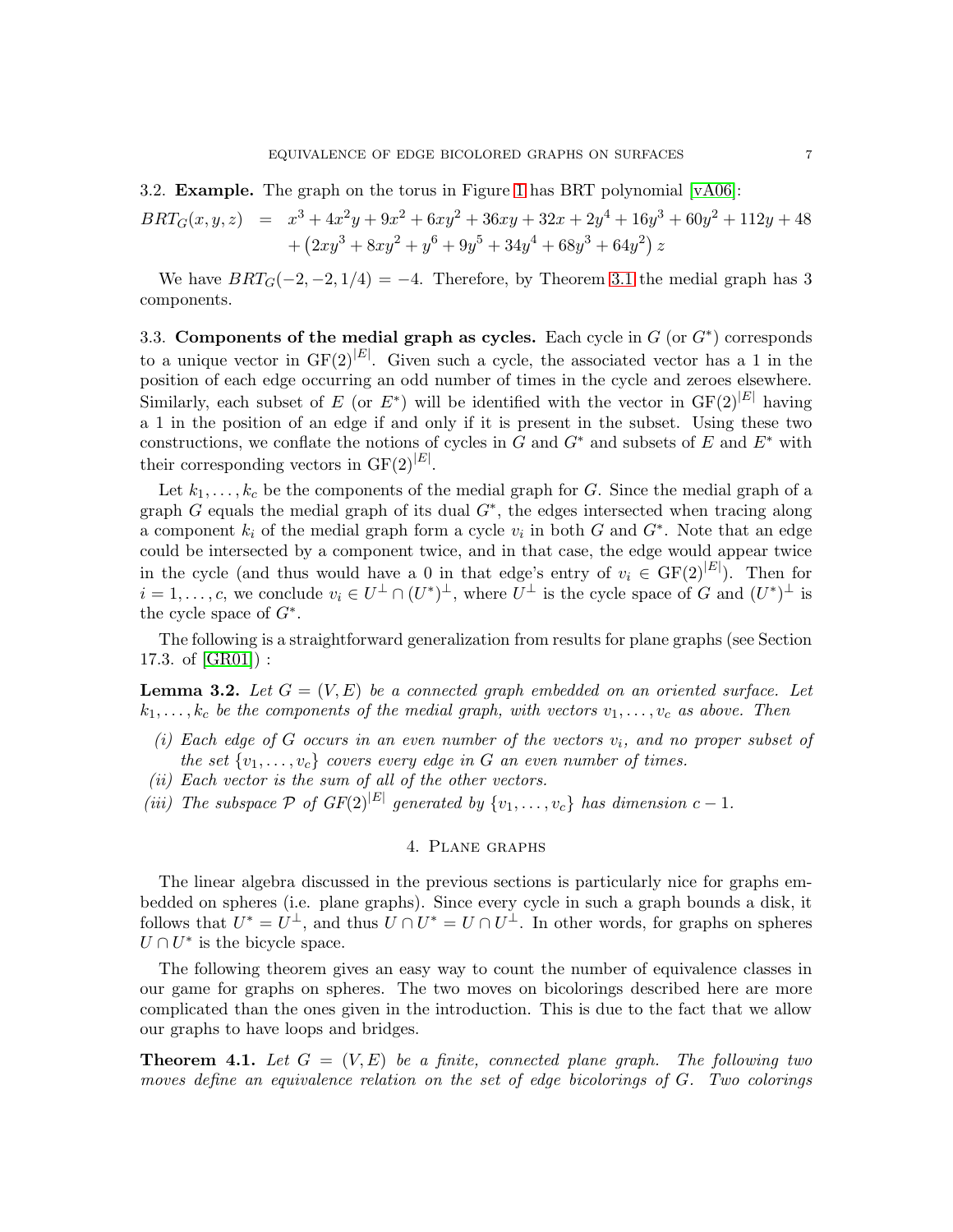#### 8 O. T. DASBACH AND H. M. RUSSELL

*are equivalent if and only if one can be obtained from the other by a finite sequence of the following two moves:*

- *(1) Around a vertex, switch the colors of all edges with exactly one endpoint at that vertex (i.e. all non-loops adjacent to the vertex).*
- *(2) Around a face of the embedded graph, switch all colors of the edges appearing exactly once in the boundary cycle of the face.*

*Then the absolute value of the Tutte polynomial evaluation*  $|T(-1,-1)|$  *yields the number of equivalence classes of colorings.*

*Proof.* As in the example in Section [2,](#page-2-0) the problem reduces to computing the intersection of the cycle and the cocycle spaces of G. Using Euler characteristic, the number of equivalence classes in our game is  $2^b$  where  $b = |E| - \dim(U + U^*) = |E| - (\dim U + \dim U^*) \dim(U \cap U^*) = 2g + \dim(U \cap U^*)$  where g is the genus of the surface on which the graph is embedded. In the plane case then, the number of equivalence classes is simply  $2<sup>b</sup>$  where  $b = \dim(U \cap U^*)$ .

The row vectors of the incidence matrix for G span the cocycle space  $U \subseteq \mathrm{GF}(2)^{|E|}$  which has dimension  $|V| - 1$  (see e.g. [\[GR01\]](#page-13-4), Lemma 14.15.1). The cocycle space  $U^*$  of the dual graph  $G^* = (V^*, E^*)$  has dimension  $|V^*| - 1$ . Using Euler characteristic and duality, we see dim  $U^* = |V^*| - 1 = |E| - |V| + 1 = |E| - \dim U$ . Since  $\dim U + \dim U^{\perp} = |E|$  and  $U^* \subseteq U^{\perp}$ , it follows that  $U^* = U^{\perp}$  and  $U \cap U^* = U \cap U^{\perp}$ . The claim follows since the dimension of the bicycle space  $U \cap U^{\perp}$  is given by b where  $2^{b} = |T(-1, -1)|$  [\[RR78\]](#page-14-1).  $\Box$ 

Given a knot diagram on an orientable surface, a region crossing change (RCC) is the result of reversing all crossings incident to a region of the diagram. Shimizu [\[Shi14\]](#page-14-0) and Cheng-Gao [\[CG12\]](#page-13-0) study equivalence classes of planar link diagrams under the RCC operation. Their results follow as a corollary of Theorem [4.1.](#page-7-1)

Corollary 4.2. *Suppose* D *is a* c *component link diagram in the plane. Then the number of equivalence classes of diagrams with the same shadow as* D *under the RCC operation is* 2 c−1 *. In particular, every knot diagram can be transformed to one of the unknot via a finite sequence of RCC moves.*

*Proof.* Given a link diagram in the plane, consider either of its checkerboard graphs. By Theorem [3.1,](#page-6-1) the Tutte polynomial of this graph specializes to  $|T(-1,-1)| = 2^{c-1}$ , and the result now follows by Theorem [4.1.](#page-7-1)

4.1. Representatives for the equivalence classes. For connected plane graphs there is a natural way of choosing representatives for the equivalence classes of the color change game using the vectors defined in Section [3.3.](#page-7-2)

Say  $G = (V, E)$  is a finite, connected plane graph with medial graph having c components. In Lemma [3.2,](#page-7-3) we described a  $c-1$  dimensional space  $\mathcal{P} \subseteq U^{\perp} \cap (U^*)^{\perp}$ . In the plane setting since  $U^* = U^{\perp}$  for plane graphs, the spaces  $U \cap U^{\perp}$ ,  $U \cap U^*$ , and  $\mathcal P$  are all the same. (As we will see in the next section, this is not true for arbitrary surfaces.) The vectors  $v_1, \ldots, v_c$ described in Section [3.3](#page-7-2) span  $P$ , and by Lemma 17.3.3 in [\[GR01\]](#page-13-4) any subset of  $c - 1$  of these  $c$  vectors is a basis.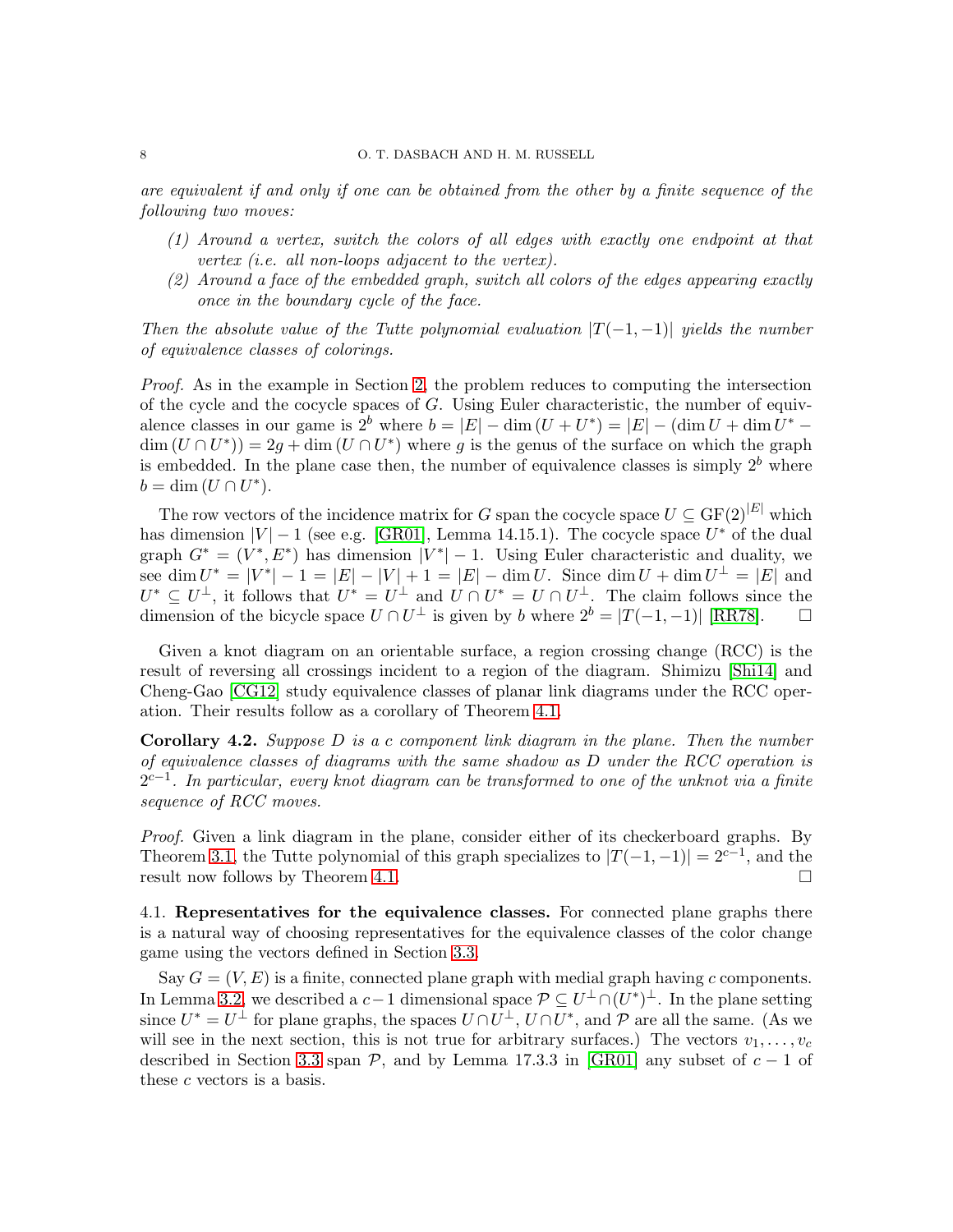**Theorem 4.3.** Let  $v_1, \ldots, v_{c-1}$  be the basis for the bicycle space for G described above. For  $j = 1, \ldots, c - 1$ , pick an edge  $e_j \in E$  such that  $v_j$  has a 1 in the position of  $e_j$  and  $v_k$  has 0 *in the position of*  $e_j$  *for all*  $k < j$ *. (Such a set*  $S = \{e_1, \ldots, e_{c-1}\}$  *can be found by Lemma 17.3.2 in* [\[GR01\]](#page-13-4).) Then the set S forms a basis for  $GF(2)^{|E|}/(U+U^*)$ .

*Proof.* By construction, for each  $j \in \{1, \ldots, c-1\}$ , the vector  $e_j$  is not perpendicular to the bicycle  $v_i$ . Thus [\[GR01\]](#page-13-4) :

$$
e_j \notin (U \cap U^*)^{\perp} = U^{\perp} + (U^*)^{\perp} = U^* + U.
$$

Also by construction, any linear combination

$$
\sum_{j=1}^{c-1} \alpha_j e_j, \quad \text{with} \quad \alpha_i \in \text{GF}(2)
$$

is not contained in  $U + U^*$  either, and the vectors in S are linearly independent in, and form a basis for

$$
GF(2)^{|E|}/(U+U^*).
$$

 $\Box$ 

## 5. Graphs on orientable surfaces

<span id="page-9-0"></span>Let  $G = (V, E)$  be a graph with a cellular embedding on an orientable surface  $\Sigma$  of genus g. We want to compute the number of equivalence classes of bicolorings of G under the two moves described in Theorem [4.1.](#page-7-1) While the general solution to this problem is not as simple as the genus 0 case, we can obtain an answer by looking at certain maps on homology.

Since G is cellularly embedded on  $\Sigma$ , so is its dual graph  $G^* = (V^*, E^*)$ . The edges in  $E^*$  are in 1-1-correspondence to the edges of E. A face of  $G^*$  corresponds to a vertex v of G and is bounded by edges in  $E^*$  that correspond to edges in E adjacent to v. Assume a fixed ordering of  $E$ , and the induced order on  $E^*$ . The cocycle space U of G has dimension  $|V| - 1$ , and the cocycle space  $U^*$  of  $G^*$  has dimension  $|V^*| - 1$ . As discussed in the example in Section [2,](#page-2-0) the cocycle space  $U^*$  is perpendicular to  $U$ , so  $U^* \subseteq U^{\perp}$ . The dimension of  $U^{\perp}$  is  $|E| - \dim U$ . By assumption on the Euler characteristic of the surface we have

$$
|V| - |E| + |V^*| = 2 - 2g.
$$

Therefore, the quotient space  $U^{\perp}/U^*$  has dimension 2g. In fact, the space  $U^{\perp}/U^*$  is the first homology group  $H_1(\Sigma, \text{GF}(2))$  of  $\Sigma$  with coefficients in the field GF(2).

The map  $\varphi: U^{\perp} \longrightarrow H_1(\Sigma, GF(2))$  can be constructed as follows ([\[BCFN16\]](#page-13-9), and com-pare with [\[Epp03\]](#page-13-10)): Chose a spanning tree T of G and a spanning tree C of  $G^*$  such that none of the edges of  $C$  are dual to the edges of  $T$ . Such a spanning tree  $C$  is called a co-tree for T. There are exactly 2g edges of  $G^*$  that are neither in C nor dual to edges in T; denote these by  $e_1^*, \ldots, e_{2g}^*$ .

For  $j = 1, \ldots, 2g$ , let  $p_j \in \mathrm{GF}(2)^{|E|}$  be the unique cycle in  $C \cup e_j^*$ . Then for a vector  $u \in U^{\perp}$  the image  $\varphi(u)$  can be expressed by [\[BCFN16\]](#page-13-9):

$$
\varphi(u)=(\langle p_1,u\rangle,\ldots,\langle p_{2g},u\rangle),
$$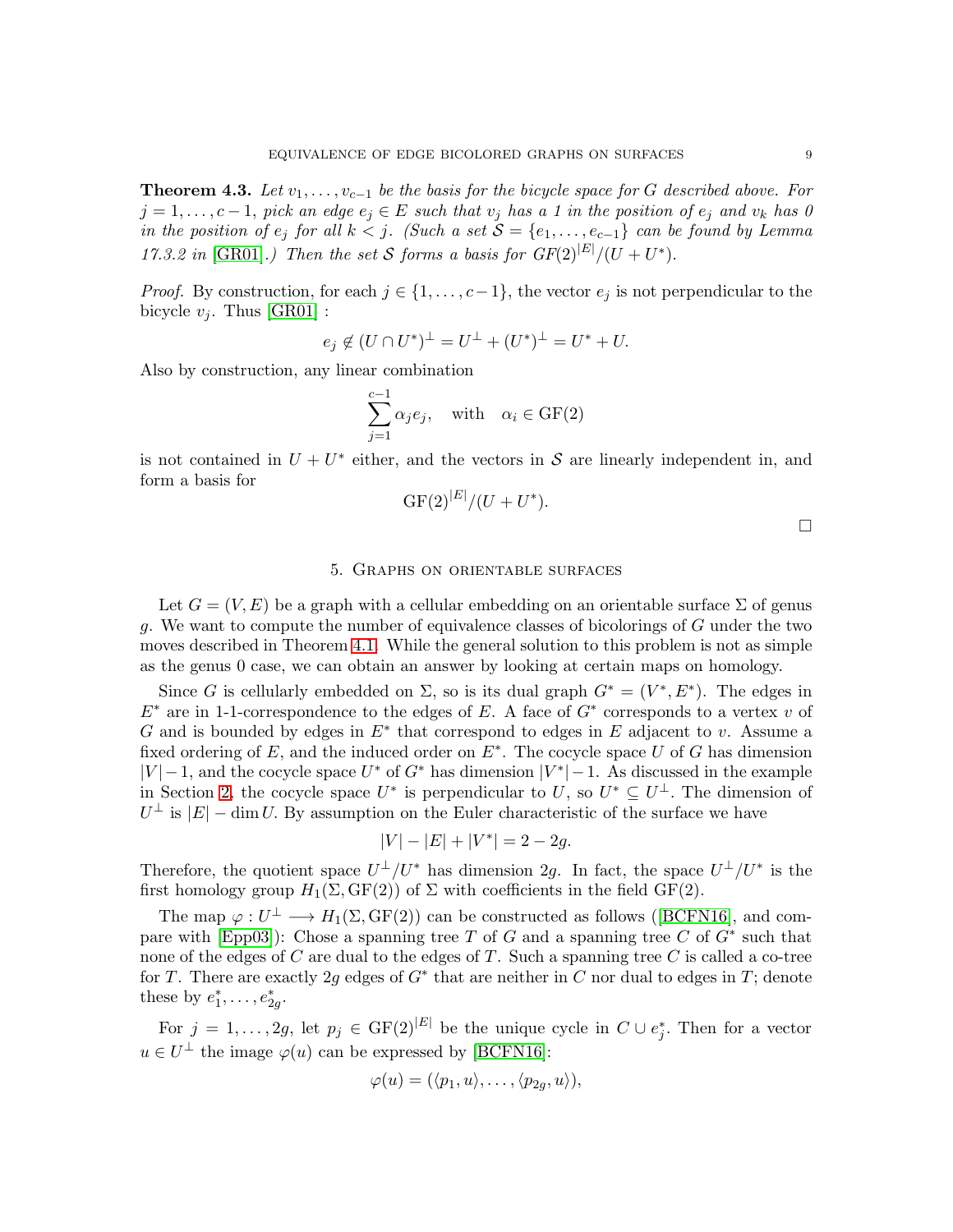where  $\langle \cdot, \cdot \rangle$  is the inner product in  $GF(2)^{|E|}$ . By construction, we have ker  $\varphi = U^*$ . Using the same construction but switching the roles of  $G$  and  $G^*$ , we define a map

$$
\varphi^*: (U^*)^{\perp} \to H_1(\Sigma, GF(2)).
$$

In this case ker  $(\varphi^*) = U$ .

5.1. The intersection  $U \cap U^*$  as a subspace of  $\mathcal{P}$ . We once again return to the space  $\mathcal P$  from Section [3.3.](#page-7-2) If G has a medial graph with c components, the space  $\mathcal P$  is generated by the vectors  $v_1, \ldots, v_c$  which are the cycles in G and  $G^*$  traced out when traversing components of the medial graph. By Lemma [3.2,](#page-7-3) the space  $P$  is a subspace of  $U^{\perp} \cap (U^*)^{\perp}$ of dimension  $c - 1$ .

We will give a proof of a theorem of Lins, Richter and Shank [\[LRS87\]](#page-13-11) by adapting elegant ideas of Lamey, Silver and Williams [\[LSW16\]](#page-13-12).

**Theorem 5.1** ([\[LRS87\]](#page-13-11)).  $U \cap U^* \subseteq \mathcal{P} \subseteq U^{\perp} \cap (U^*)^{\perp}$ .

*Proof.* The inclusion  $\mathcal{P} \subseteq U^{\perp} \cap (U^*)^{\perp}$  is by definition of  $\mathcal{P}$ . Let  $u \in \mathrm{GF}(2)^{|E|}$  be in U, and recall that  $U^{\perp}$  is the space of all cycles in the graph G. Thus, we have

<span id="page-10-1"></span>(3)  $\langle c, u \rangle = 0$  for all cycles c in G.

If  $u \in U \cap U^*$  then additionally

(4)  $\langle c \rangle$ \*, u) = 0 for all cycles  $c^*$  in  $G^*$ .

As in [\[LSW16\]](#page-13-12) this allows us to construct for  $u \in U \cap U^*$  a pair  $(v, v^*) = (v(u), v^*(u))$  of vectors in  $GF(2)^{|V|} \times GF(2)^{|V^*|}$  as follows. Fix a vertex  $x_0$  in G and an adjacent vertex  $x_0^*$ in  $G^*$ , and assign values in  $GF(2)$  to these two vertices. To simplify the notation we will denote these values by  $x_0$  and  $x_0^*$  as well. To obtain an assignment to any other vertex  $x_k$ in G choose a path  $x_0, \ldots, x_i, x_{i+1}, \ldots, x_k$  from  $x_0$  to  $x_k$ . The value of  $x_{i+1}$  is determined by  $x_{i+1} = x_i + u_i$ , where  $u_i$  is the edge assignment given by  $u = (u_i)_{i=1,\dots,|E|}$ , see Figure [4.](#page-10-0)



<span id="page-10-0"></span>FIGURE 4. An edge in the graph, in its dual graph and the corresponding crossing in the medial graph. The assignments to vertices and faces are:  $x_{i+1} = x_i + u_i, x_{i+1}^* = x_i^* + u_i, \beta_1 = \beta_3 = x_i + x_i^*$  and  $\beta_2 = \beta_4 = x_i + x_i^* + u_i$ 

By Equation [\(3\)](#page-10-1) these assignments to the vertices do not depend on the chosen path. Similarly, the assignments to the vertices of  $G^*$  are determined by u, see Figure [4.](#page-10-0) The assignments to the vertices in the graph and the dual graph give us assignments to the faces of the medial graph. The next step is to assign values  $\beta_i$  to the arcs of the medial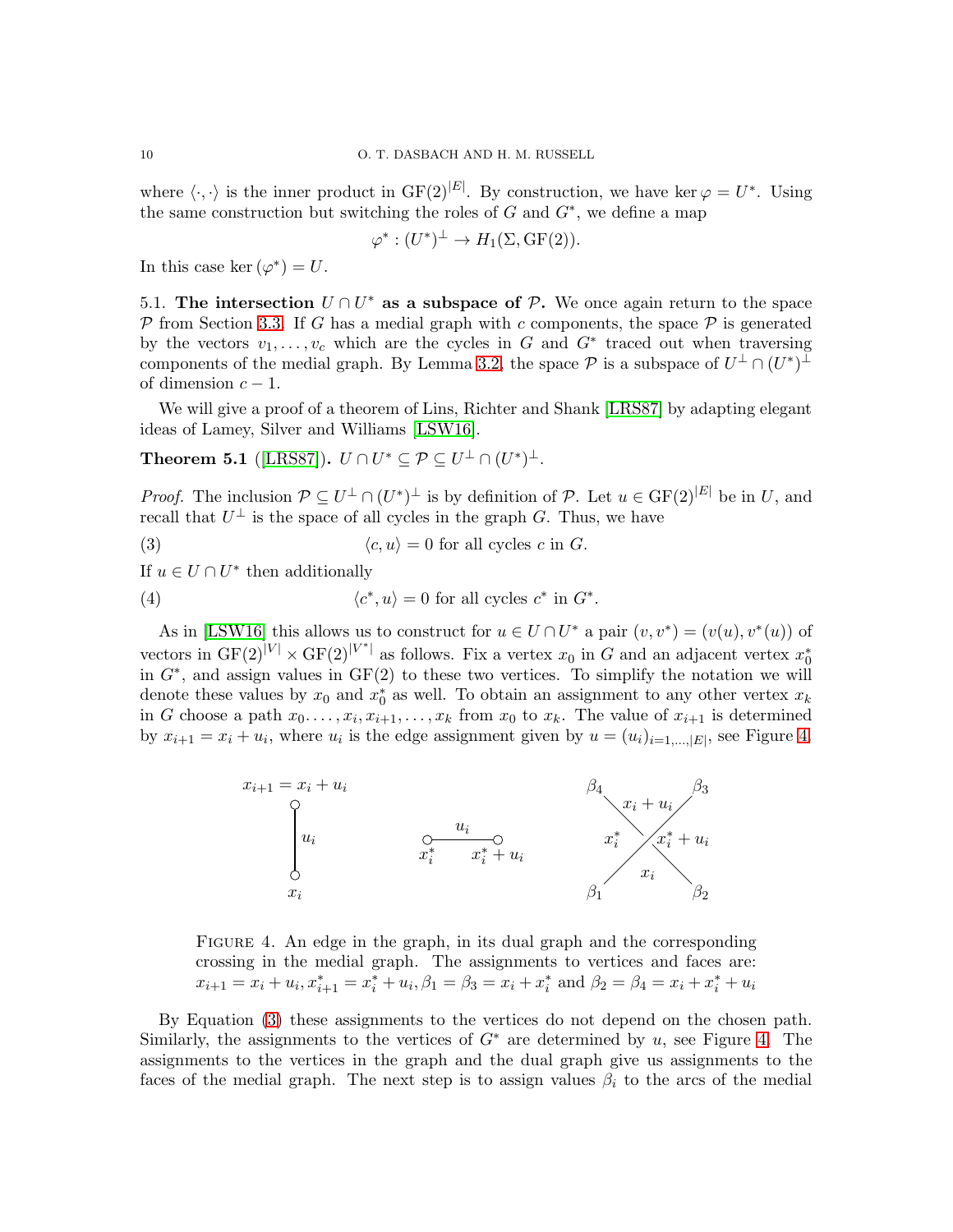graph by taking the sum of the values of the adjacent faces, see Figure [4.](#page-10-0) We see that this is well-defined, i.e.  $\beta_1 = \beta_3$ , but also that the values of the two under-arcs are equal:  $\beta_2 = \beta_4$ . This means that along a component of the medial graph all arcs are assigned the same value, and this assignment yields an element of  $P$ . The last step is to express the initial vector u as an element of  $P$ . At the crossing the sum of the values assigned to the two components is  $\beta_1 + \beta_2 = x_i + x_i^* + x_i + x_i^* + u_i = u_i$ . Thus the sum, over all crossings, of the components of the link with multiplicities given by their assigned values is  $u$ .

Recall the maps  $\varphi: U^{\perp} \longrightarrow H_1(\Sigma, GF(2))$  and  $\varphi^*: (U^*)^{\perp} \longrightarrow H_1(\Sigma, GF(2))$  from the beginning of this section. The kernel of  $\varphi$  is U<sup>\*</sup>, and the kernel of  $\varphi^*$  is U. Since  $\mathcal{P} \subseteq U^{\perp} \cap (U^*)^{\perp}$ , we can restrict both  $\varphi$  and  $\varphi^*$  to the common domain  $\mathcal{P}$ . In general if an element of  $U^{\perp} \cap (U^*)^{\perp}$  is in the kernel of  $\varphi$  it is not necessarily in the kernel of  $\varphi^*$ . For example, in the graph depicted in Figure [1](#page-2-1) the edges  $\{e_1, e_2, e_3, e_4\}$  form a cycle both in the graph and its dual graph. This cycle is in the kernel of  $\varphi$  but not  $\varphi^*$ .

The elements in  $P$ , however, are represented by sums of cycles which are homologous in G and  $G^*$ , and the maps  $\varphi$  and  $\varphi^*$  restricted to P differ at most by a change of basis. Hence, ker  $(\varphi|\mathcal{P})$  and ker  $(\varphi^*|\mathcal{P})$  both consist of the nulhomologous elements of  $\mathcal{P}$ . Thus,  $\ker(\varphi|\mathcal{P}) = \ker(\varphi^*|\mathcal{P}) = U \cap U^*$ , and we get the following theorem.

**Theorem 5.2.** Let  $G = (V, E)$  be a finite, cellularly embedded graph on a closed, orientable  $surface \Sigma$  *of genus g. Let*  $\mathcal{P}$  *and*  $\varphi$  *be as described above with*  $b = \dim \ker (\varphi|_{\mathcal{P}})$ *. Then the number of equivalence classes in the color changing game for*  $G$  *on*  $\Sigma$  *is*  $2^{2g+b}$ *.* 

It is an interesting question to more directly relate these results to the study of RCC equivalence of cellularly embedded, checkerboard colorable link diagrams on surfaces. We conclude with an example highlighting our results.

5.2. Example. Consider the following example of a graph on six vertices and eight edges embedded on a torus:

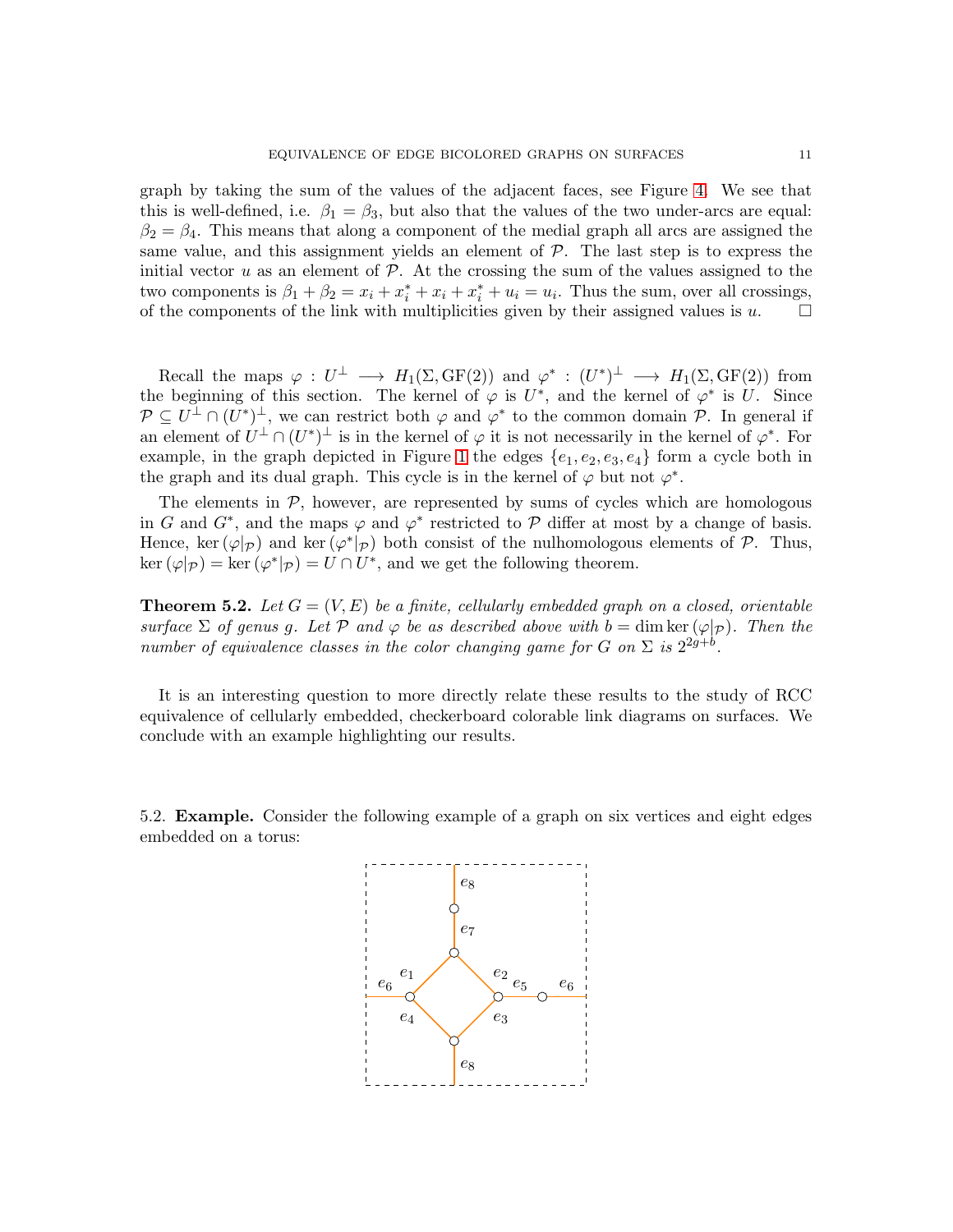The cocycle space  $U$  is generated by the row vectors of the incidence matrix

$$
\mathcal{I} = \left( \begin{array}{cccccc} 1 & 0 & 0 & 1 & 0 & 1 & 0 & 0 \\ 1 & 1 & 0 & 0 & 0 & 0 & 1 & 0 \\ 0 & 1 & 1 & 0 & 1 & 0 & 0 & 0 \\ 0 & 0 & 1 & 1 & 0 & 0 & 0 & 1 \\ 0 & 0 & 0 & 0 & 1 & 1 & 0 & 0 \\ 0 & 0 & 0 & 0 & 0 & 0 & 1 & 1 \end{array} \right),
$$

and it has dimension 5.

The cocycle space of the dual graph is generated by the row vectors of the incidence matrix of the dual graph

$$
\mathcal{I}^* = \left( \begin{array}{rrrrrr} 1 & 1 & 1 & 1 & 0 & 0 & 0 & 0 \\ 1 & 1 & 1 & 1 & 0 & 0 & 0 & 0 \end{array} \right),
$$

of dimension 1.

The Bollobás-Riordan-Tutte polynomial of the graph is [\[vA06\]](#page-14-3):

$$
BRT(x, y, z) = x^5 + 8x^4 + 28x^3 + 5x^2y + 56x^2 + 2xy^2 + 20xy + 65x + y^3z + 4y^2z + 4y^2 + 26y + 36,
$$

and its value  $|BRT(-2, -2, 1/4)| = |-8| = 2^{4-1}$ . Hence the medial graph has four components.

The vector space  $P$  of dimension 3 is generated by the vectors  $v_1, v_2, v_3, v_4$  corresponding to the cycles traced out by the four components of the medial graph. These vectors are the rows of the following matrix.

| $\left(\begin{array}{cccccc} 1 & 1 & 0 & 0 & 1 & 1 & 0 & 0 \\ 0 & 0 & 1 & 1 & 1 & 1 & 0 & 0 \\ 0 & 1 & 1 & 0 & 0 & 0 & 1 & 1 \\ 1 & 0 & 0 & 1 & 0 & 0 & 1 & 1 \end{array}\right)$ |  |  |  |  |
|-----------------------------------------------------------------------------------------------------------------------------------------------------------------------------------|--|--|--|--|

We are interested in ker  $\varphi|_{\mathcal{P}}$ , where  $\varphi: U^{\perp} \longrightarrow H_1(\Sigma, GF(2))$ . For that we fix a spanning tree T of the graph, say  $T = \{e_1, e_3, e_4, e_5, e_7\}$  and a co-tree C in the dual graph, say  $C = \{e_2^*\}\.$  Thus,  $\{e_6^*, e_8^*\}$  are the edges neither in C nor dual to edges in T. The unique cycle in  $C \cup \{e_6^*\}$  is  $\{e_6^*\}$ , and the unique cycle in  $C \cup \{e_8^*\}$  is  $\{e_8^*\}$ . So we obtain the following vectors  $p_1$  and  $p_2$  which are the row vectors of the following matrix.

$$
\left(\begin{array}{ccccccccc} 0 & 0 & 0 & 0 & 0 & 1 & 0 & 0 \\ 0 & 0 & 0 & 0 & 0 & 0 & 0 & 1 \end{array}\right).
$$

The image of the vector space  $P$  in  $H_1(\Sigma, GF(2))$  is determined by: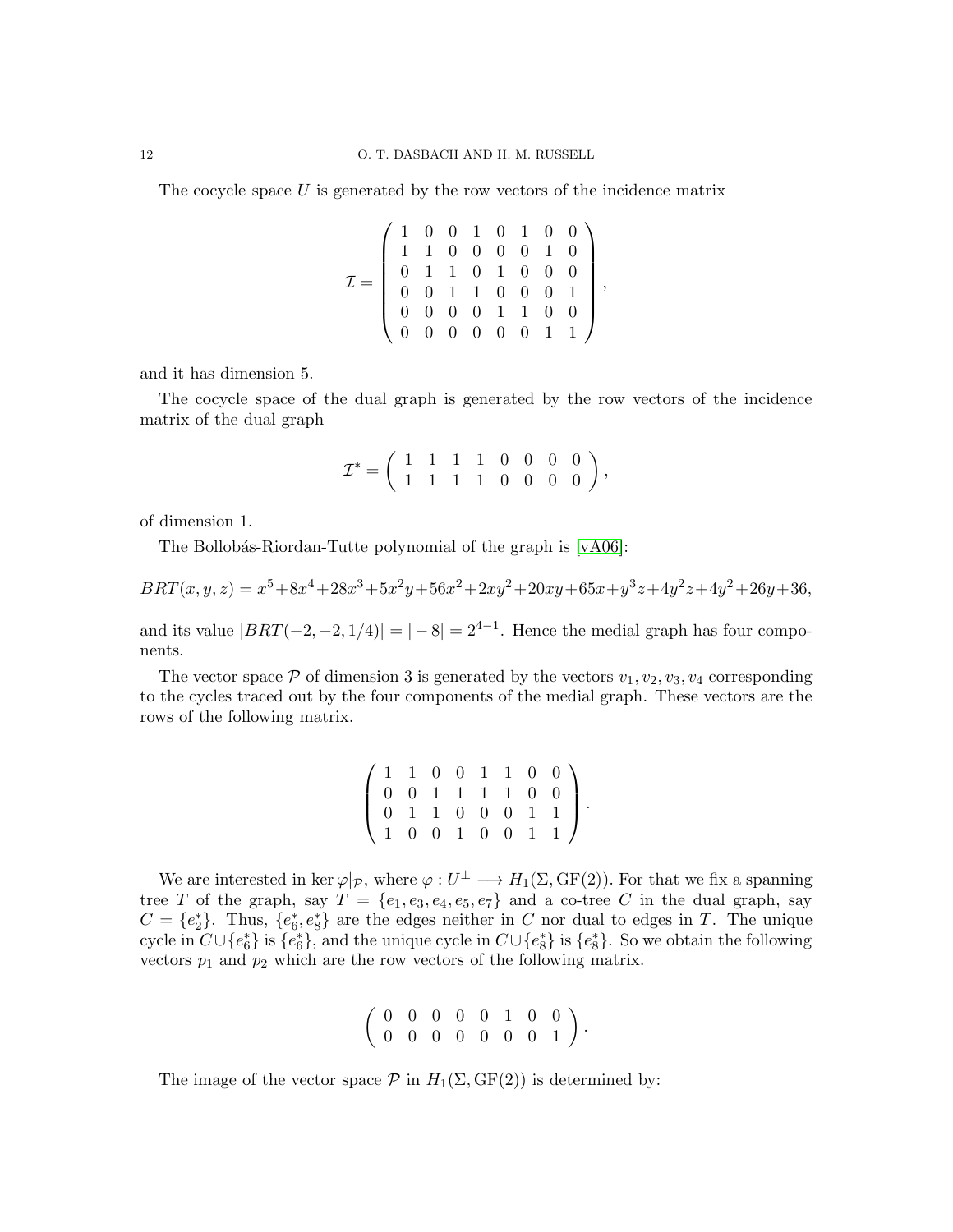$$
\left(\begin{array}{cccc} 1 & 1 & 0 & 0 & 1 & 1 & 0 & 0 \\ 0 & 0 & 1 & 1 & 1 & 1 & 0 & 0 \\ 0 & 1 & 1 & 0 & 0 & 0 & 1 & 1 \\ 1 & 0 & 0 & 1 & 0 & 0 & 1 & 1 \end{array}\right) \left(\begin{array}{c} 0 & 0 \\ 0 & 0 \\ 0 & 0 \\ 0 & 0 \\ 1 & 0 \\ 0 & 0 \\ 0 & 1 \end{array}\right) = \left(\begin{array}{c} 1 & 0 \\ 1 & 0 \\ 0 & 1 \\ 0 & 1 \end{array}\right).
$$

Thus the image  $\varphi(\mathcal{P})$  is 2-dimensional. Since dim  $\mathcal{P} = 3$  this implies dim ker  $\varphi|\mathcal{P} = 1$ . Finally, since ker  $\varphi|_{\mathcal{P}} = U \cap U^*$  we conclude the dimension of  $GF(2)^8/(U+U^*)$  is:

$$
|E| - \dim(U + U^*) = 2g + \dim(U \cap U^*)
$$
  
= 2g + \dim (\ker \varphi|\_{\mathcal{P}})  
= 2 + 1  
= 3.

#### **REFERENCES**

- <span id="page-13-9"></span>[BCFN16] Glencora Borradaile, Erin Wolf Chambers, Kyle Fox, and Amir Nayyeri, Minimum cycle and homology bases of surface embedded graphs, 32nd International Symposium on Computational Geometry (SoCG 2016), no. 23, 2016, pp. 1–15.
- <span id="page-13-2"></span>[BR01] Béla Bollobás and Oliver M. Riordan, A polynomial invariant of graphs on orientable surfaces, Proceedings of the London Mathematical Society 83 (2001), no. 3, 513–531.
- <span id="page-13-5"></span>[CDR14] Moshe Cohen, Oliver T. Dasbach, and Heather M. Russell, A twisted dimer model for knots, Fund. Math. 225 (2014), 57–74.
- <span id="page-13-0"></span>[CG12] Zhiyun Cheng and Hongzhu Gao, On region crossing change and incidence matrix, Science China Mathematics 55 (2012), no. 7, 1487–1495.
- <span id="page-13-1"></span>[Che13] Zhiyun Cheng, When is region crossing change an unknotting operation?, Math. Proc. Cambridge Philos. Soc. 155 (2013), no. 2, 257–269. MR 3091518
- <span id="page-13-7"></span>[CP07] Sergei V Chmutov and Igor Pak, The Kauffman bracket of virtual links and the Bollobás-Riordan polynomial, Mosc. Math. J. 7 (2007), no. 3, 409–418.
- <span id="page-13-3"></span>[DFK<sup>+</sup>08] Oliver T. Dasbach, David Futer, Efstratia Kalfagianni, Xiao-Song Lin, and Neal W. Stoltzfus, The Jones polynomial and graphs on surfaces, J. Comb. Theory, Ser. B 98 (2008), no. 2, 384–399.
- <span id="page-13-8"></span>[DFK<sup>+</sup>10] , Alternating Sum Formulae for the Determinant and Other Link Invariants, J. Knot Theory Ramifications 19 (2010), no. 06, 765–782.
- <span id="page-13-10"></span>[Epp03] David Eppstein, Dynamic Generators of Topologically Embedded Graphs, Proceedings of the Fourteenth Annual ACM-SIAM Symposium on Discrete Algorithms Baltimore, MD, 2003, pp. 599– 608.
- <span id="page-13-4"></span>[GR01] Chris Godsil and Gordon Royle, Algebraic graph theory, Graduate Texts in Mathematics, vol. 207, Springer-Verlag, New York, 2001.
- <span id="page-13-11"></span>[LRS87] Sostenes Lins, R. Bruce Richter, and Herbert S. Shank, The Gauss code problem off the plane, Aequationes Mathematicae 33 (1987), no. 1, 81–95.
- <span id="page-13-12"></span>[LSW16] Kalyn R. Lamey, Daniel S. Silver, and Susan G. Williams, Vertex-colored graphs, bicycle spaces and Mahler measure, J. Knot Theory Ramifications 25 (2016), no. 6, 22,1650033.
- <span id="page-13-6"></span>[MNR17] Alexander Madaus, Maisie Newman, and Heather M. Russell, *Dehn coloring and the dimer model* for knots, J. Knot Theory Ramifications 26 (2017), no. 03, 18 pages.